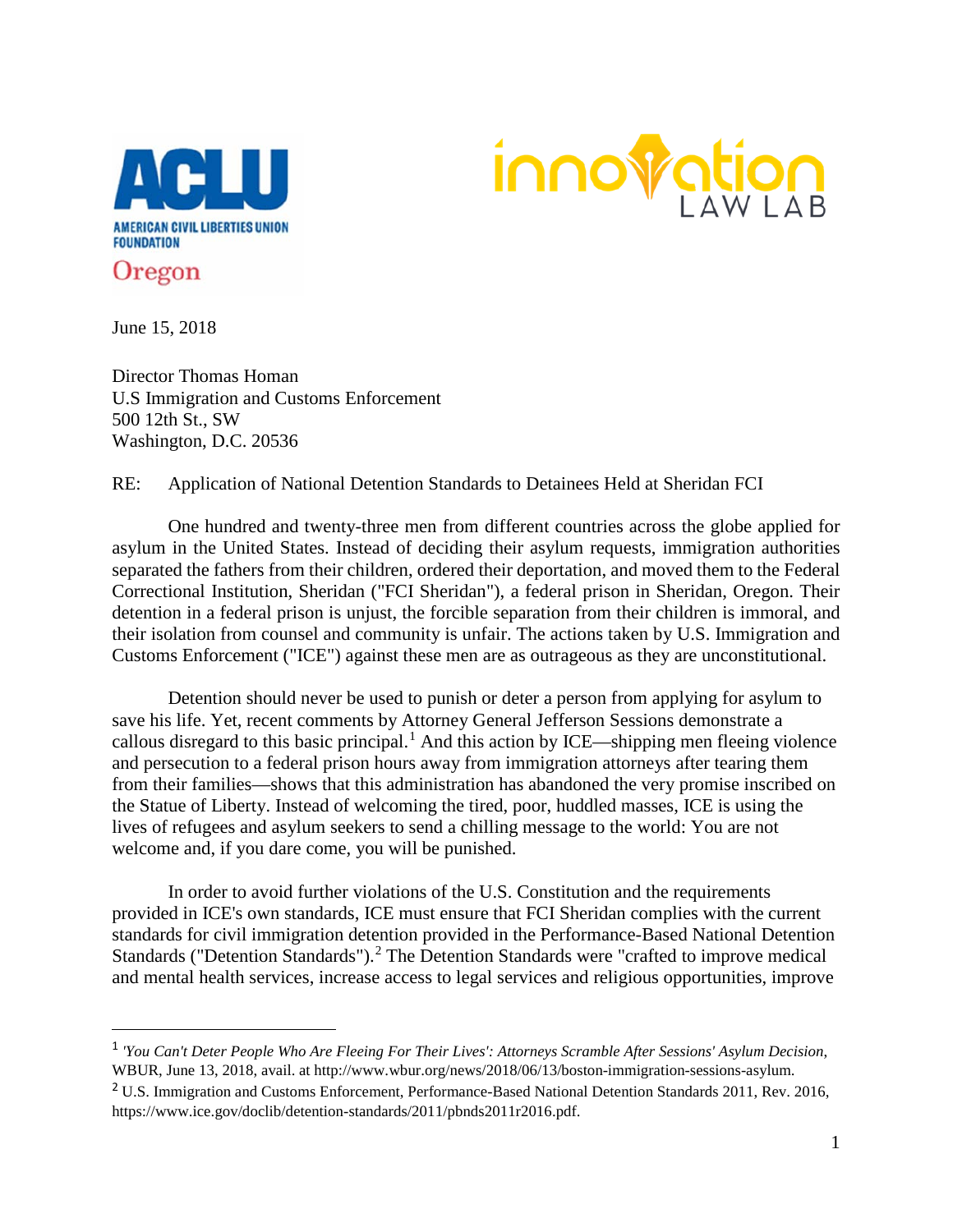communication with detainees with no or limited English proficiency, improve the process for reporting and responding to complaints, and increase recreation and visitation."[3](#page-1-0)

ICE must provide the following at FCI Sheridan:

- 1. Access to legal counsel, including free, confidential calls to attorneys.
- 2. Access to a comprehensive immigration law library.
- 3. Cease deportations or official interviews until legal visitations occur.
- 4. Commit to hear all cases of individuals detained at FCI Sheridan at the Portland Immigration Court.
- 5. Make reasonable accommodations for Mass Collaborative Representation by the pro bono legal community.
- 6. Provide regular access to video teleconferencing.
- 7. Cease the inhumane practice of separating families seeking asylum.

# *1. Access to Counsel*

Everyone in the United States, regardless of citizenship status, is constitutionally entitled to due process, including access to counsel in immigration proceedings. The right to counsel is guaranteed by the Fifth Amendment of the U.S. Constitution and the Immigration and Naturalization Act. Pursuant to this right, ICE's Detention Standards forbid denying detainees access to counsel. PBNDS 5.7.V.J. The Detention Standards further recognize the constitutional requirements of due process by requiring detention facilities to provide liberal access to counsel. Some of these requirements include free confidential telephone calls to attorneys for consultations, PBNDS 5.6.V.E. & V.F., and prohibiting most restrictions on visitation hours in confidential meeting spaces by attorneys and legal workers. PBNDS 5.7.V.J.

On Friday, June 8, the Innovation Law Lab created a hotline that individuals at FCI Sheridan could call to request free legal visitation. However, FCI Sheridan facilities do not permit free outgoing telephone calls, which are required under the Detention Standards and case law. Simply moving people from a federal detention center to a federal prison does not change legal rights.

While the Detention Standards allow certain security precautions to be taken, simply using the physical infrastructure of a facility as an excuse for denying access to counsel does not pass constitutional or statutory muster. This is especially true when, as here, ICE itself picked FCI Sheridan to address the overcrowding of facilities regularly used to house immigrants who are taken into custody, a problem of its own making. Because ICE chose this facility, ICE must also accommodate access to counsel and, if necessary to ensure the just adjudication of rights, slow down the deportation process. Indeed, given the current physical limitations of FCI Sheridan, it would take over two weeks to meet with each individual for a two hour intake and one hour consultation, even assuming eight hour working days, seven days a week, and using all available attorney rooms without interruption.

<span id="page-1-0"></span> <sup>3</sup> *Id*. at i.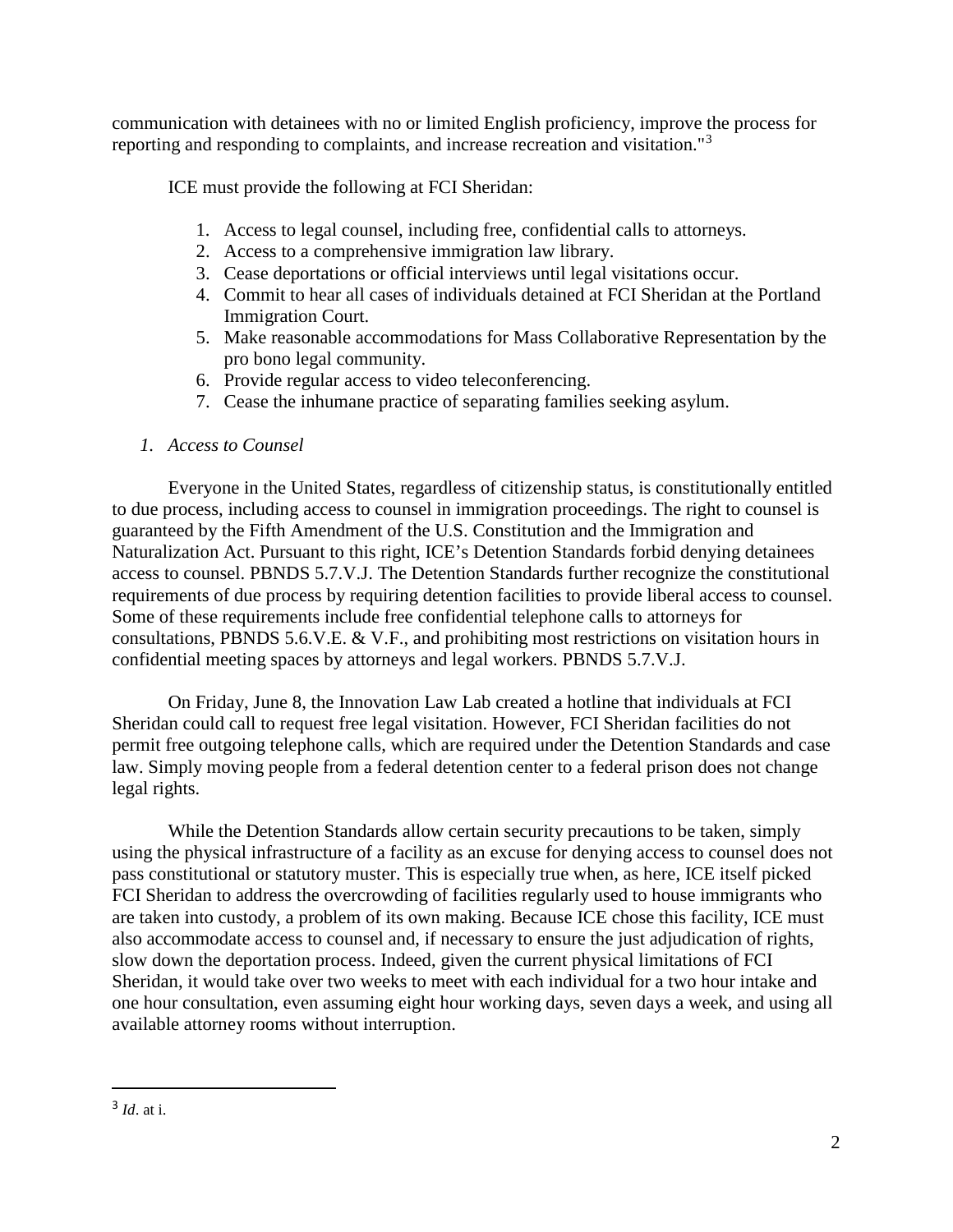### *2. Law Library*

Consistent with the fundamental right to access the courts, the Detention Standards require that ICE provide detainees access to a relevant and comprehensive law library. PBNDS 6.3. The law library should provide detainees with up-to-date legal materials and the ability to make free photocopies of legal materials, including their own documents. PBNDS 6.3.V.E.2 & V.H. The materials must be made meaningfully available to limited English proficient individuals. PBNDS 6.3.II.2 & 6.3.IV.11.

The Detention Standards include a detailed list of materials that the library should contain. PBNDS 6.3.V. To our knowledge, FCI Sheridan has not provided the cohort access to these materials. Access to legal materials, including a comprehensive law library, is always important, but it becomes increasingly so when individuals in custody are not allowed meaningful access to counsel. Faced with imminent removal proceedings or deportation, these people must be able to prepare their cases for presentation to immigration judges and ahead of interviews with officials making determinations about pending asylum claims.

## *3. Stop Deportations*

Until ICE implements the Detention Standards at FCI Sheridan, all deportations must be stayed. It is highly improper for ICE to proceed with removals when individuals have been denied meaningful access to counsel and legal materials, in violation of ICE's own Detention Standards. As discussed in more detail above, FCI Sheridan simply cannot accommodate even the most rudimentary legal visitations for the entire cohort in under two weeks. Until these issues have been fully resolved and all detainees are allowed to seek legal representation, ICE must halt the deportation of any of detainees now housed at FCI Sheridan.

#### *4. Portland Immigration Court*

Normally, the geographical jurisdiction where the immigrant is located is also the immigration court jurisdiction. To date, there has been no public statement regarding where these cases will be heard. Because nearly all of the expert witnesses and pro bono attorneys organized by the Innovation Law Lab are from Portland, and because the immigrants are detained in Oregon, it is important that during their period of detention their immigration cases are heard at the Portland Immigration Court.

Even assuming all other restrictions to counsel are immediately resolved, by moving over one hundred asylum seekers to FCI Sheridan, ICE has created a practical barrier to legal representation. FCI Sheridan is located well over an hour away from Portland, Oregon, where the majority of immigration attorneys and expert witnesses are located. While a number of attorneys have expressed an interest in providing pro bono representation to individuals detained at FCI Sheridan, despite the several hour commute, it would be wholly impractical for pro bono attorneys to have to also travel to Tacoma, Washington, or California, at their own expense to represent these asylum seekers. In order to effectuate a fair adjudication of these asylum cases, ICE must hear the cases in Portland Immigration Court. This would greatly facilitate the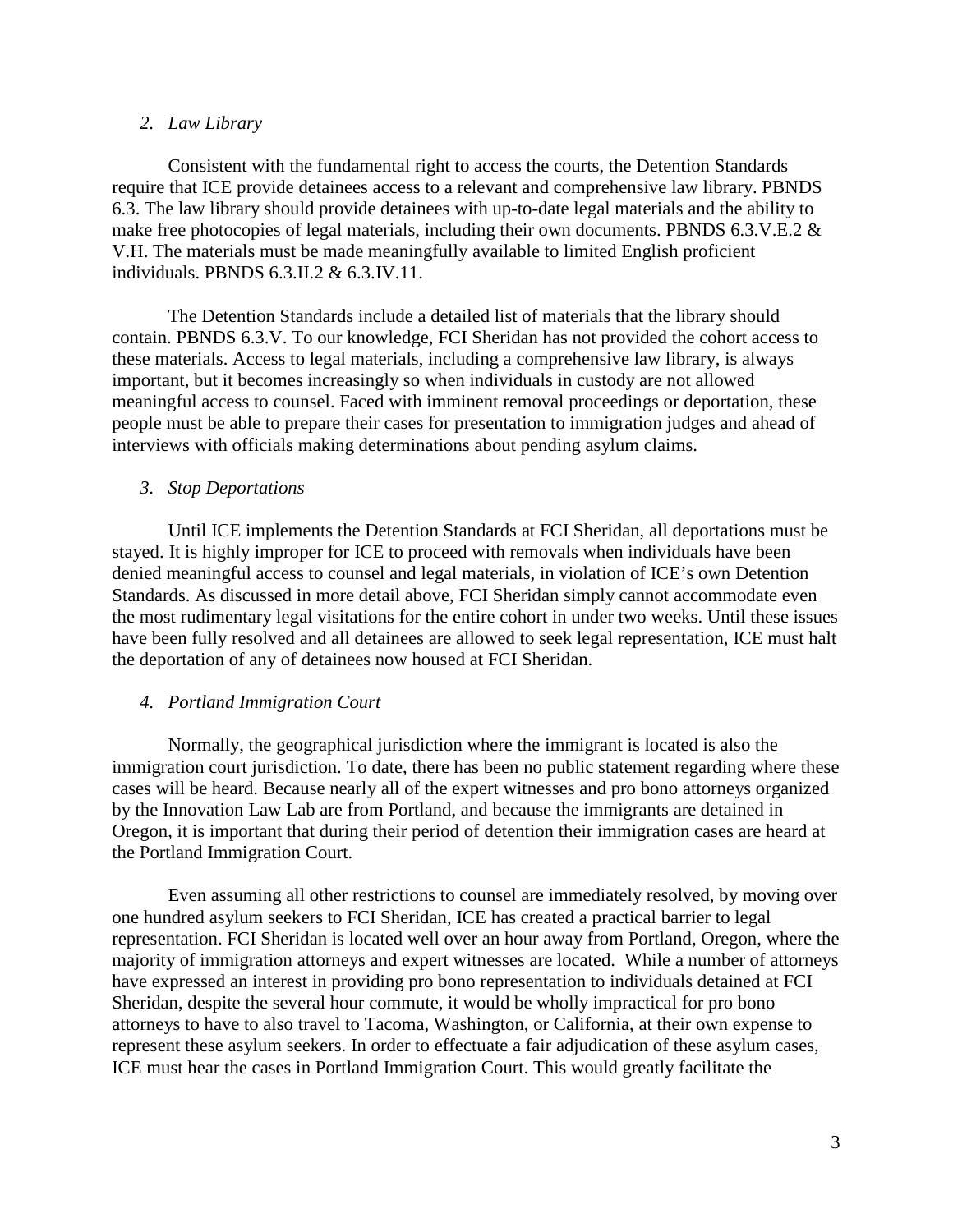processing and reduce the expense of these cases for the government and the pro bono attorneys stepping in to provide counsel to these individuals.

### *5. Mass Collaborative Representation*

ICE moved over one hundred asylum seekers from locations along the southern border of the United States to a federal prison in Oregon with no warning. The legal community has had just days to organize pro bono representation, seek access to potential clients, and coordinate with experts and other legal service organizations. As described above, providing even a baseline consultation to every detainee will take well over two weeks of around-the-clock work.

In order to provide even this limited access to counsel to people who may be faced with imminent deportation, dozens of pro bono lawyers must volunteer for daily shifts over the next several weeks. Therefore, many attorneys will need to be accommodated coming in and out of the facility. And multiple attorneys may need to meet with the same detainee at different times. Additionally, the limited number of attorneys available may require that group legal meetings be conducted as provided by the Detention Standards. PBNDS 5.7.J.12 (request from legal representatives or assistants for group legal meetings must be granted "to the greatest extent practicable"); PBNDS 6.4. This "Mass Collaborative Representation" model is a well-known mechanism through which the pro bono community can provide adequate representation to large numbers of individuals in a short period of time.

Similar projects operating at other detention facilities have been instrumental in making certain that the rule of law is respected in immigration adjudications. Mass Collaborative Representation is currently being used in Dilley, Texas, Artesia, New Mexico, and throughout facilities in the southeast in conjunction with a project at the Southern Poverty Law Center. Mass Collaborative Representation models have resulted in a 98% success rate for asylum applicants.

This is a proven model of providing free legal services with tremendous efficacy to asylum seekers. The mass transfer of detainees to FCI Sheridan necessitates that multiple pro bono attorneys can visit with each detainee. When immigrants are represented by counsel, cases are more efficient, judges can make better decisions, and the government expends fewer resources. ICE must facilitate these visits.

#### *6. Video Teleconferencing*

At remote facilities like FCI Sheridan, sometimes the only way a family or a lawyer can visit someone in custody is remotely. While telephonic access is required, it has inherent limitations. Video teleconferencing ("VTC"), while never an acceptable substitute for in person visitation, is critical to ensuring that people in custody at FCI Sheridan can be in regular, meaningful contact with their community. ICE should immediately provide VTC technology to FCI Sheridan and should continue this service for as long as the facility is used for civil immigration detention.